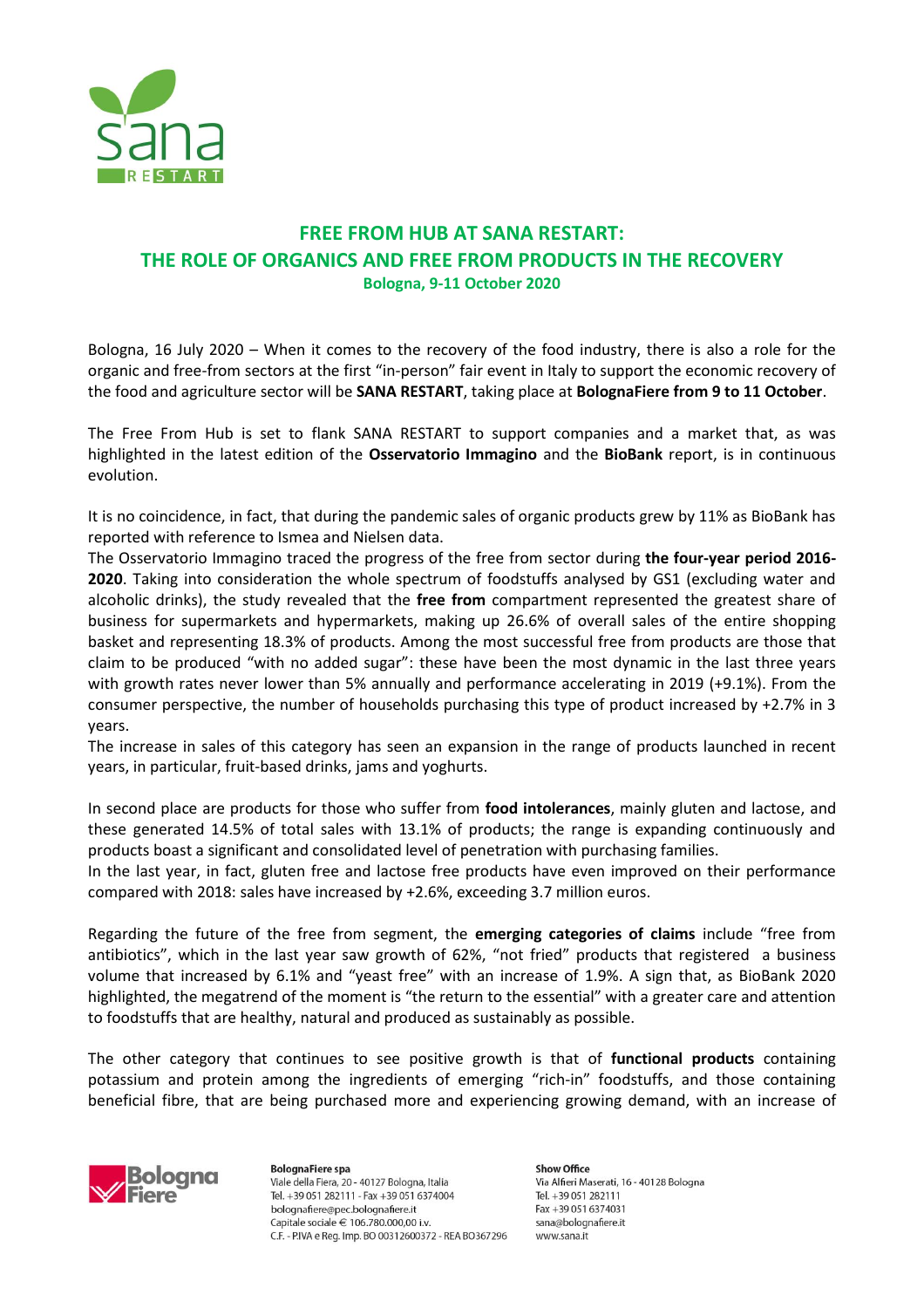

6.3%. Products that have seen accelerated development have been frozen gluten-free foods, wholemeal biscuits, healthy crackers, snacks, rich-in Melba toast, ready-to-eat soups and cake and pastry products.

In light of this data, it is natural that in the **recovery of the food sector** there should be a role for organic and free from products and companies that, thanks to innovative products and the impetus of the 'made in Italy' identity, are capable of satisfying all operators in the market. Nevertheless, launching new products and investing in research and development is not enough if there isn't a platform to showcase innovations and bring reference stakeholders together. Doing precisely this is SANA RESTART and the Free From Hub, which will provide the ideal opportunity to meet in **complete safety** to do business face-to-face after months of inactivity during which time all interactions have been virtual.

Save the date: **SANA RESTART and the Free From Hub from 9 to 11 October at BolognaFiere**.



*Is a project by BolognaFiere and BOS*

[www.freefromhub.eu](http://www.freefromhub.eu/) [www.sana.it](http://www.sana.it/)

**Communication and External Relations Manager** Isabella Bonvicini - [isabella.bonvicini@bolognafiere.it](mailto:sabella.bonvicini@bolognafiere.it) - Tel. +39 051 282 920 / +39 335 7995370 **Press Office**  Gregory Picco - [gregory.picco@bolognafiere.it](mailto:gregory.picco@bolognafiere.it) - Tel. +39 051 282 862 / +39 334 6012743 **Press Office SANA** Absolut eventi & comunicazione - Mariagrazia Lioce - Sara Telaro - [ufficiostampa@absolutgroup.it](mailto:ufficiostampa@absolutgroup.it) - Tel. 051 272523 / 340 9214636

> **Show Office** Viale della Fiera, 20 - 40127 Bologna, Italia Via Alfieri Maserati, 16 - 40128 Bologna Tel. +39 051 282111 - Fax +39 051 6374004 Tel. +39 051 282111 Fax +39 051 6374031 bolognafiere@pec.bolognafiere.it Capitale sociale € 106.780.000.00 i.v. sana@bolognafiere.it C.F. - P.IVA e Reg. Imp. BO 00312600372 - REA BO367296 www.sana.it



**BolognaFiere spa**